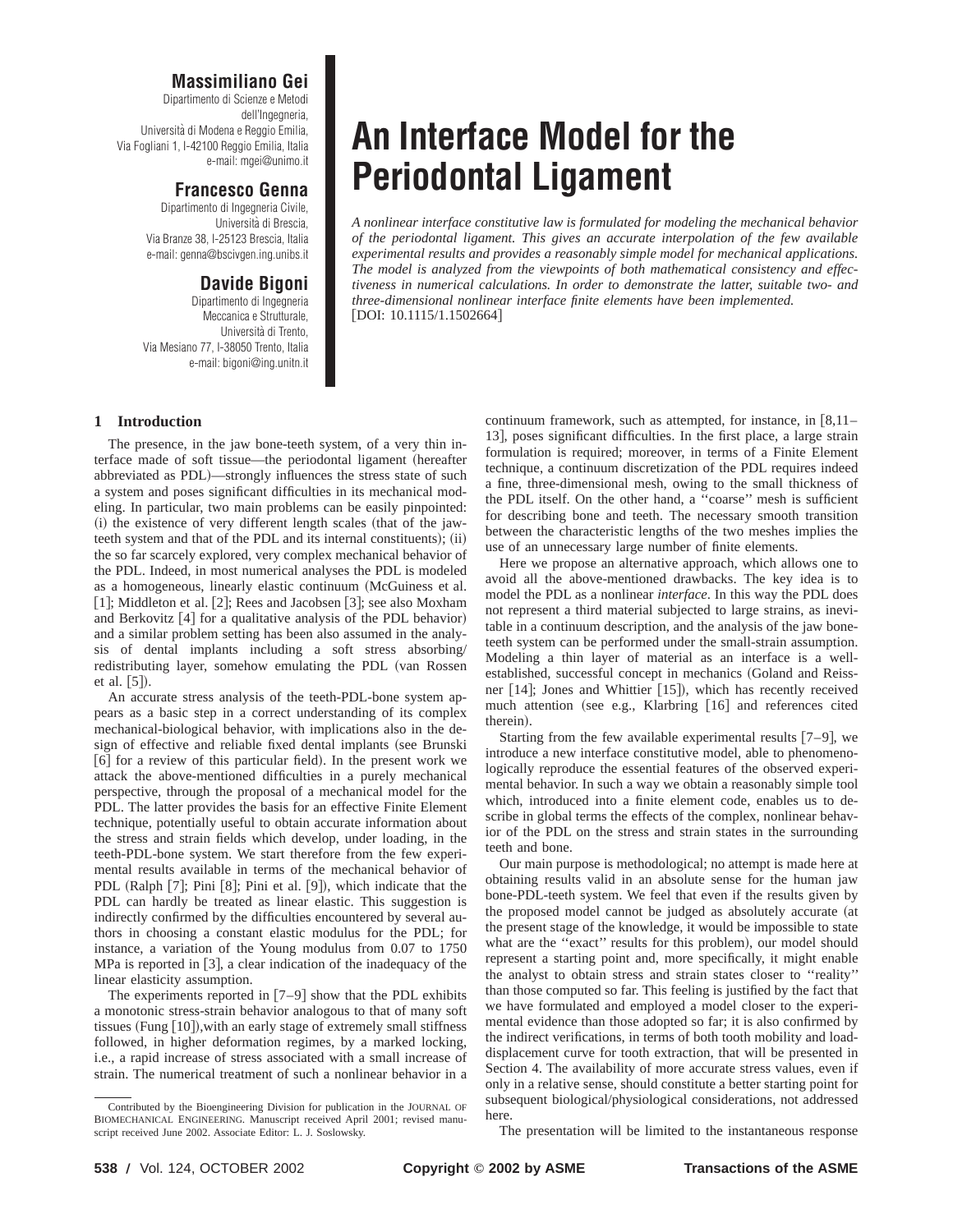of a tooth under the normal masticatory loading, under monotonic loading conditions only, so that long-term loads, such as orthodontic ones, are not addressed. This assumption allows us to treat both teeth and bone as simply isotropic linear elastic and to concentrate our attention simply to the nonlinearity introduced by the presence of the PDL.

### **2 The Mechanical Model**

Two continuous bodies are considered, defined by the regions  $\Omega^A$  and  $\Omega^B$  in the Euclidean three-dimensional space, interacting with each other through a (sufficiently smooth) contact zone indicated by  $\Xi$ . At each point of the contact surface two unit normals may be defined, say  $\mathbf{n}^A$  and  $\mathbf{n}^B(=-\mathbf{n}^A)$ , directed away from  $\Omega^A$ and from  $\Omega^B$  respectively (Fig. 1). Small strains and displacements are assumed in the two bodies, characterized by a given constitutive law (assumed linear elastic in the applications) and subjected to the usual traction and/or displacement boundary conditions on their boundaries  $\partial \Omega^A$  and  $\partial \Omega^B$ , except in the contact zone  $\Xi$ . In this region of the boundary a nonlinear interface constitutive law is prescribed in the way detailed below. Two essential requirements completely characterize the interface:

• the stress vector remains continuous across the interface, so that

$$
\boldsymbol{\sigma}^B \mathbf{n}^B = -\boldsymbol{\sigma}^A \mathbf{n}^A,\tag{1}
$$

where  $\sigma$  denotes the Cauchy stress tensor;

• the displacement may jump across the interface, but we *assume* a constitutive law relating the displacement jump to the stress vector. This may be generically written as

$$
\boldsymbol{\sigma}^B \mathbf{n}^B = \mathbf{g}(\ \boldsymbol{\delta}, \mathbf{n}^B, \mathbf{s}^B, \mathbf{t}^B),\tag{2}
$$

where  $\mathbf{g}(\cdot)$  is a vector-valued function both of  $\delta = \mathbf{u}^A - \mathbf{u}^B$ , the jump in displacement, and of the vector triad  $\mathbf{n}^B$ ,  $\mathbf{s}^B$ , and  $\mathbf{t}^B$ , with unit vectors  $s^B$  and  $t^B$  defining the tangent plane to the interface.

The constitutive Eq.  $(2)$  must satisfy certain general mathematical requisites. In particular, with reference to the specific problem under study, we will assume:

1. isotropy of the response in the tangential plane, so that the function **g** in (2) becomes a function of  $\delta$  and  $\mathbf{n}^B$  only:

$$
\boldsymbol{\sigma}^B \mathbf{n}^B = \mathbf{g}(\,\boldsymbol{\delta}, \mathbf{n}^B); \tag{3}
$$

2. invariance of **g** under the full orthogonal group



assigned displacements

Fig. 1 Sketch of two continuous bodies in contact through the **interface**  $\Xi$ 

$$
Qg(\delta, n^B) = g(Q\delta, Qn^B), \qquad (4)
$$

for every orthogonal tensor **Q**, i.e., such that  $\mathbf{Q}\mathbf{Q}^T = \mathbf{Q}^T\mathbf{Q} = \mathbf{I}$ , **I** indicating the identity tensor and superscript  $<sup>T</sup>$  the transposition</sup> operation;

3. existence of an interface potential  $\psi$ , such that

$$
\mathbf{g}(\delta \mathbf{n}^B) = \frac{\partial \psi}{\partial \delta},\tag{5}
$$

where  $\psi$  is a scalar-valued function of vectors  $\delta$  and  $\mathbf{n}^B$ . Condition (4) implies that  $\psi$  is an isotropic function, namely, that it satisfies  $\psi(\delta, \mathbf{n}^B) = \psi(\mathbf{Q}\delta, \mathbf{Q}\mathbf{n}^B)$ . As a consequence, the function  $\psi$  must depend only on the scalar product of  $\delta$  and  $n^B$  and on the modulus of  $\delta$  (Truesdell and Noll [17]), so that

$$
\psi = \psi(\delta_n, \delta_t),\tag{6}
$$

where  $\delta_n = \delta \mathbf{n}^B$  and  $\delta_t$  is the modulus of the vector  $\delta_t$ , defined as

$$
\delta_t = \delta - \delta_n \mathbf{n}^B. \tag{7}
$$

In the absence of detailed experimental results, we have been guided by simplicity in assuming isotropy  $(3)$  in the tangential plane. Moreover, the existence of a potential  $(5)$  is consistent with the general laws of thermodynamics (and facilitates the numerical implementation). Finally, requisite (4) is related to the material frame indifference of the model  $[17]$ .

Simple dimensional considerations show that the presence of an interface introduces a characteristic length in a mechanical problem [18]. Although not strictly necessary, we will identify this characteristic length with the thickness  $w_0$  of the undeformed PDL.

The main objective of the next Section is the definition of a function  $\mathbf{g}(\delta, \mathbf{n}^B)$  which may properly model the mechanical behavior of the PDL. In what follows we will formulate a suitable nonlinear interface law for such a behavior, in which the normal interaction will be considered as uncoupled from the shear one. This assumption is guided by simplicity, owing to the lack of suitable experimental data.

This way of describing the PDL behavior allows us to confine all the nonlinearity into the interface, whereas the two surrounding bodies are treated in a fully linear way. Note also that we will always deal with monotonic loading of the interface and will not consider, therefore, any irreversible phenomena.

### **3 The Interface Law**

**3.1 Normal Interface Constitutive Law.** Information regarding the mechanical behavior of the PDL under short-term loads can be deduced from the experimental results described in [8], which refer to uniaxial stress tests on bovine PDL specimens.

Stress-strain curves are reported in  $[8]$  using a second Piola-Kirchhoff uniaxial stress *S* versus uniaxial Green-Lagrange strain  $\eta$  representation. The Green-Lagrange strain may be written as

$$
\eta = \frac{1}{2} \left( \frac{w^2}{w_0^2} - 1 \right) = \frac{\delta_n (\delta_n + 2w_0)}{2w_0^2} = \frac{\beta(\beta + 2)}{2},\tag{8}
$$

where  $w_0$  and  $w$  are the thicknesses of the PDL in the undeformed and deformed state, respectively, and  $\delta_n = w - w_0$ . The dimensionless displacement jump parameter  $\beta = \delta_n / w_0$  has been introduced to simplify the notation. The minimum value for  $\eta$  is  $-0.5$ in compression, corresponding to  $\delta_n = -w_0$  or  $\beta = -1$ , whereas in tension  $\eta$ ,  $\delta_n$ ,  $\beta \in ]0,+\infty[$ .

In terms of experimentally measurable quantities, *S* can be written as

$$
S = \frac{F w_0}{A_0 w},\tag{9}
$$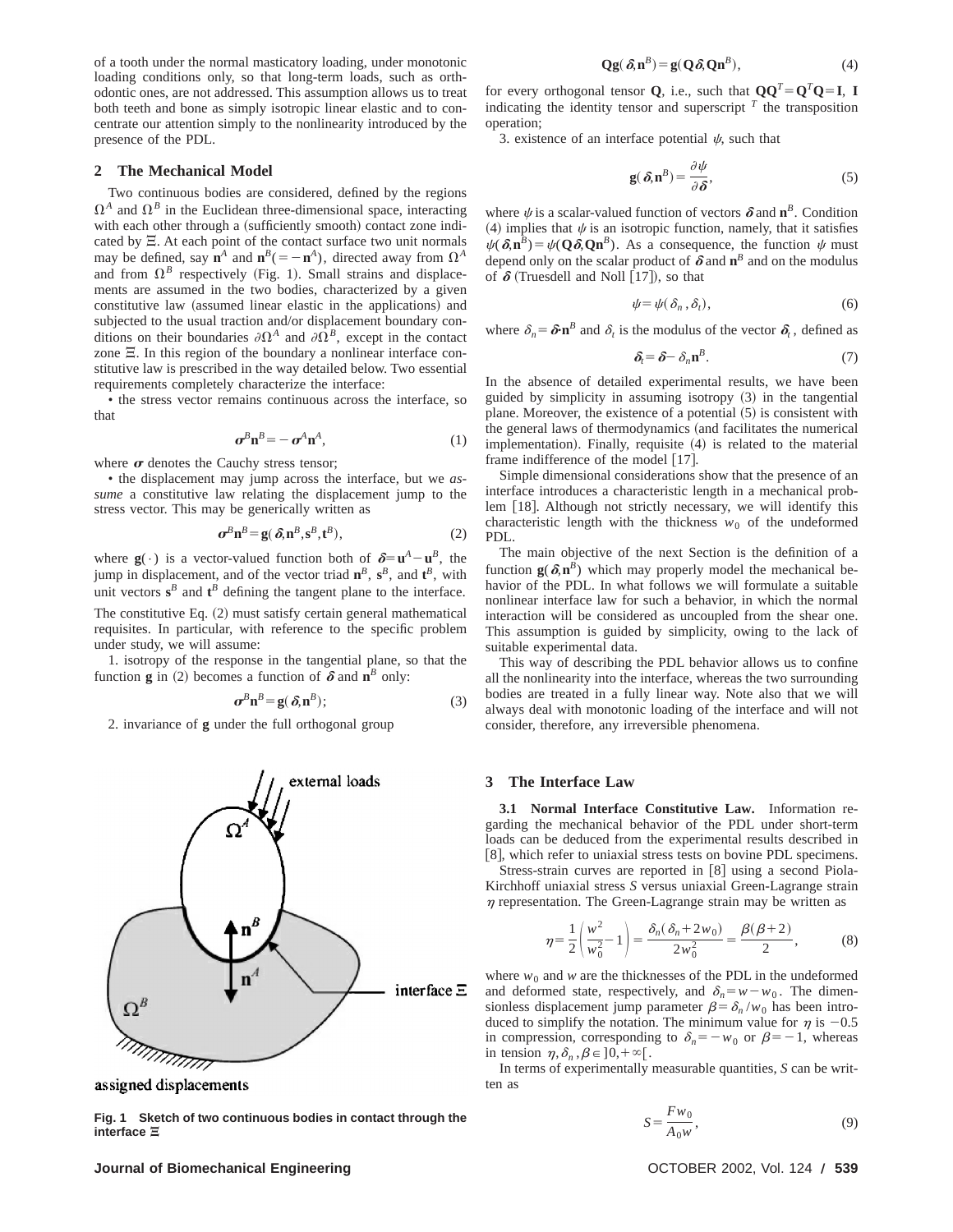

**Fig. 2 Experimental [8] and proposed (Eqs. (10) and (11))** stress-strain curves for a uniaxial traction/compression test

where  $F$  is the total axial force which the specimen is subjected to, and  $A_0$  is the area of its cross-section in the undeformed configuration.

In a  $(\beta, S)$  plot, typical experimental stress-strain data for bovine PDL, re-elaborated from  $[8]$ , are reported in Fig. 2. To describe such experiments, we propose a normal interface constitutive law in the form

$$
S = S_m f_n(\beta),\tag{10}
$$

where  $S_m$  is the maximum stress reached in tension.

Our goal is to define the function  $f_n(\beta)$ , which provides the normal stress component once the displacement jump  $\delta_n$  is prescribed across the interface. We propose the following function  $f_n(\beta)$  both to fit a typical experimental result of [8] and to satisfy requisite  $(5)$ :

$$
f_n(\beta) = \begin{cases} b_1(e^{b_2\beta} - 1)e^{-b_3\beta^2}, & \beta \ge 0, \\ \frac{-b_4(e^{-b_5\beta} - 1)}{\beta + 1}, & -1 < \beta < 0, \end{cases}
$$
(11)

where the non-dimensional coefficients  $b_i$  ( $i=1,...,5$ ) are obtained by imposing the following five conditions:



**Fig. 3 Experimental [9] and proposed (Eqs. (17) and (18)) stress-strain curves for a shear test**

$$
f'_n(0^+) = f'_n(0^-) = E/S_m
$$
, (smoothness at  $\beta = 0$ ),

where  $E$  is the slope of  $(10)$  at the origin;

$$
f_n(\beta_m)=1
$$
 and  $f'_n(\beta_m)=0$ ,

where  $\beta_m$  is the abscissa of the peak in tension;

$$
f_n(\beta_c) = S_c/S_m,
$$

where  $(\beta_c, S_c)$  is a representative point of the compression range of (10). Hence, coefficients  $b_i$  are functions of  $E/S_m$ ,  $\beta_m$ ,  $\beta_c$ ,  $S_c / S_m$ . For instance,  $b_1 b_2 = b_4 b_5 = E / S_m$ .

By assuming  $S_m = 2.5$  MPa,  $E/S_m = 0.1$ ,  $\beta_m = 0.45$ ,  $\beta_c$  $=$  -0.225,  $S_c / S_m =$  -0.04, we obtain from the above five conditions

$$
b_1 = 0.0041
$$
,  $b_2 = 24.4395$ ,  $b_3 = 27.1555$ ,  
 $b_4 = 0.03694$ ,  $b_5 = 2.7071$ , (12)

which define the solid curve of Fig. 2.

As desired, the function  $f_n(\beta)$  admits a potential  $\psi_n(\delta_n)$  such that

$$
f_n(\beta) \equiv f_n\left(\frac{\delta_n}{w_0}\right) = \frac{d\psi_n}{d\delta_n},\tag{13}
$$

where

$$
\psi_n(\delta_n) = \begin{cases}\n-w_0 \frac{b_1 \sqrt{\pi}}{2\sqrt{b_3}} \Big[ \text{Erf}\Big(\sqrt{b_3} \frac{\delta_n}{w_0}\Big) + e^{b_2^2/4b_3} \text{Erf}\Big(\frac{b_2 - 2b_3 \delta_n/w_0}{2\sqrt{b_3}}\Big) \Big], & \delta_n \ge 0, \\
w_0 b_4 \Big[ -e^{b_5} \text{Ei}\Big(-b_5 \Big(1 + \frac{\delta_n}{w_0}\Big) \Big) + \ln\Big(1 + \frac{\Delta_n}{w_0}\Big) \Big], & -w_0 < \delta_n < 0,\n\end{cases}
$$
\n(14)

In Eq.  $(14)$ 

$$
\text{Erf}(z) = \frac{2}{\sqrt{\pi}} \int_0^z e^{-x^2} dx, \quad \text{Ei}(z) = -\int_{-z}^{\infty} \frac{e^{-x}}{x} dx \qquad (15)
$$

are the error function and the exponential integral function, respectively. As can be easily deduced from the curve of Fig. 2, the potential  $\psi_n$  is not convex.

**3.2 Tangential Interface Constitutive Law.** Recently published work [9] provides two experimental curves obtained from shear tests on bovine PDL specimens. These curves have been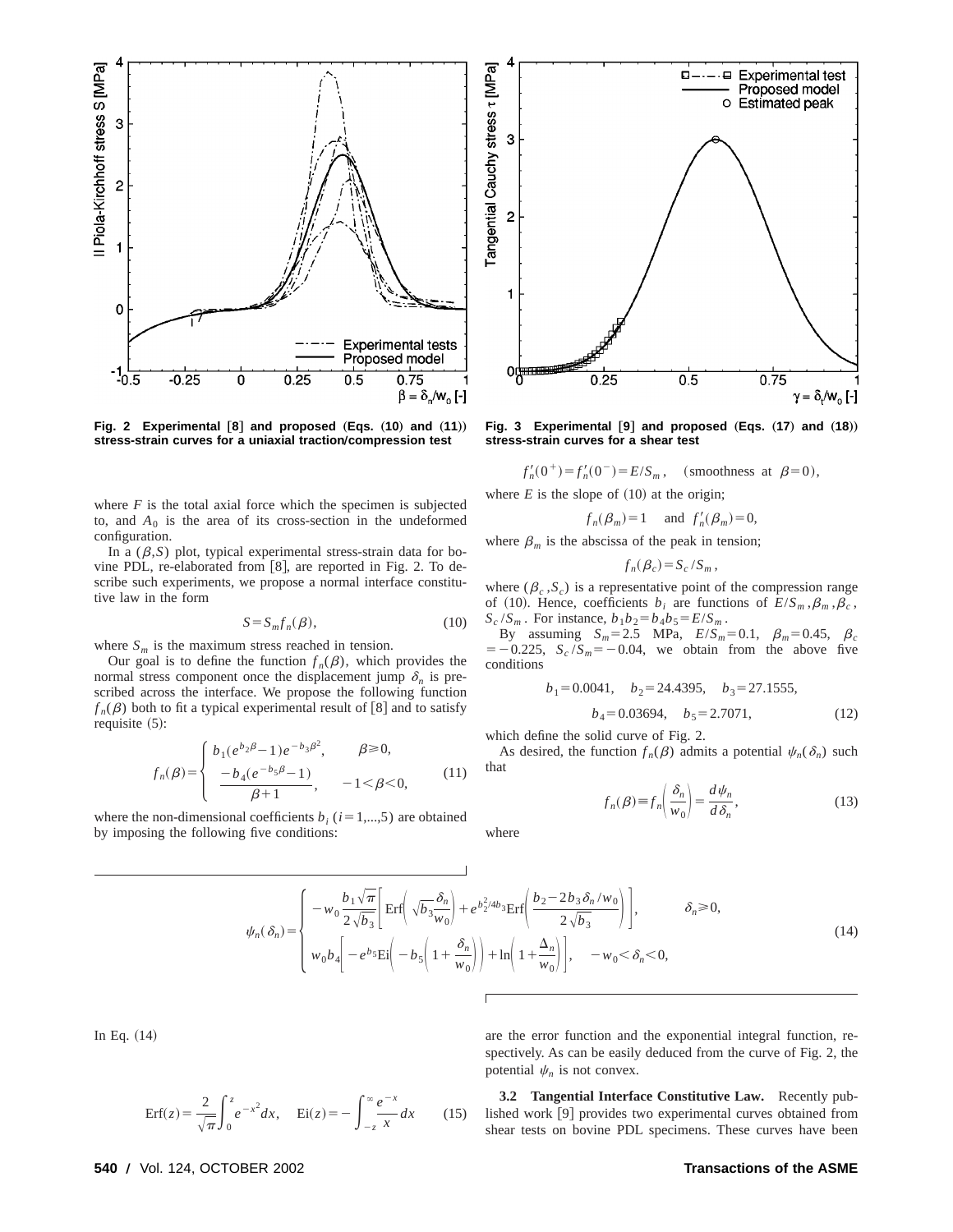interrupted much before the failure of the PDL (whereas the tension curves of  $[8]$  were given also for a post-peak regime); the adopted shear strain  $\gamma$  is

$$
\gamma = \frac{\delta_t}{w_0},\tag{16}
$$

always non-negative. The experimental points that we have considered are shown in Fig. 3. In order to give a full stress-strain law, similar to that introduced for the normal behavior, we need to *estimate* the coordinates of the peak that would be present in Fig. 3, if the test were continued. This can be done—in an approximated way—on the basis of the previous results for uniaxial tension, as follows.

With reference to the value  $S_m$ =2.5 MPa, the maximum uniaxial Cauchy stress is  $\sigma_m = \lambda_m^2 S_m = 5.25$  MPa (having assumed an isochoric deformation, and using, for the stretch  $\lambda = w/w_0$ , the value at peak  $\lambda_m$ =1.45). Adopting now the von Mises criterion of failure, the mean shear stress at failure in the uniaxial stress test is  $\tau_m = \sigma_m / \sqrt{3}$ , so that  $\tau_m = 3.03$  MPa. Moreover, considering an infinitesimal cube rotated of  $\pi/4$  with respect to the direction of stress, the shear strain at the peak is  $\gamma_m \approx 0.58$ . As a consequence, we estimate the peak in the shear stress/strain curve as  $\gamma_m$  $=0.58, \tau_m=3$  MPa.

With the above interpretation of the available experimental data, we proposed a shear stress-strain law of the form

$$
\tau = S_m f_t(\gamma),\tag{17}
$$

where the shape function  $f_t(\gamma)$  is taken to be

$$
f_t(\gamma) = c_1(e^{c_2\gamma} - 1)e^{-c_3\gamma^2}, \quad \gamma \ge 0.
$$
 (18)

Three conditions determine the non-dimensional coefficients  $c_i$  $(i=1,2,3)$ :

$$
f'_{t}(0) = G/S_{m}, \quad f_{t}(\gamma_{m}) = \tau_{m}/S_{m}, \quad f'_{t}(\gamma_{m}) = 0,
$$

where *G* is the slope of (17) at the origin. Thus, the coefficients  $c_i$ may be expressed in terms of  $G/S_m$ ,  $\gamma_m$ , and  $\tau_m/S_m$ . The experimental results reported in Fig. 3 yield  $G/S_m = 0.03$ . The above three conditions define therefore the coefficients  $c_i$  as:

$$
c_1 = 0.00127
$$
,  $c_2 = 23.624$ ,  $c_3 = 20.366$ , (19)

so that the analytical expression for the tangential constitutive law follows (represented by the solid curve in Fig. 3).

Again, as desired, the function  $f_t(\gamma)$  admits a potential  $\psi_t(\delta_t)$ such that

$$
f_t(\gamma) \equiv f_t\left(\frac{\delta_t}{w_0}\right) = \frac{d\psi_t}{d\delta_t},\tag{20}
$$

where

$$
\psi_t(\delta_t) = -w_0 \frac{d_1 \sqrt{\pi}}{2\sqrt{d_3}} \left[ \text{Erf} \left( \sqrt{d_3} \frac{\delta_t}{w_0} \right) + e^{d_2^2/4d_3} \text{Erf} \left( \frac{d_2 - 2d_3 \delta_t / w_0}{2\sqrt{d_3}} \right) \right].
$$
 (21)

**3.3 The Interface Constitutive Law.** The general interface law  $(3)$  is now specified on the basis of the results obtained in the previous Subsections.

In terms of normal and tangential directions, Eq.  $(3)$  can be recast in the following form

$$
\boldsymbol{\sigma}^{B} \mathbf{n}^{B} = g_{n}(\delta_{n}, \delta_{t}) \mathbf{n}^{B} + g_{t}(\delta_{n}, \delta_{t}) \mathbf{t}^{B}, \qquad (22)
$$

where  $\mathbf{t}^B = \delta_t / \delta_t$  and the functions  $g_n(\delta_n, \delta_t)$  and  $g_t(\delta_n, \delta_t)$ specify the interface behavior  $(i.e.,$  the vector function  $g$  of Eq.  $(3)$ has components  $g_n$  and  $g_t$ ) and derive (see Eq. (5)) from a potential  $\psi(\delta_n, \delta_t)$ , so that

$$
g_n(\delta_n, \delta_t) = \frac{\partial \psi}{\partial \delta_n}, \quad g_t(\delta_n, \delta_t) = \frac{\partial \psi}{\partial \delta_t}.
$$
 (23)

As already stated, we consider the normal and the shear behaviors of the PDL as uncoupled, assuming

$$
\psi(\delta_n, \delta_t) = S_m[\psi_n(\delta_n) + \psi_t(\delta_t)], \qquad (24)
$$

where  $\psi_n$  is given by Eq. (14) and  $\psi_t$  by Eq. (21). As a consequence of Eqs.  $(23)$  and  $(24)$  we have

$$
g_n(\delta_n) = S_m f_n(\beta), \quad g_t(\delta_t) = S_m f_t(\gamma), \tag{25}
$$

where functions  $f_n(\beta)$  and  $f_t(\gamma)$  are given by Eqs. (11) and (18), respectively.

**3.4 Uniqueness.** Owing to the presence of non-convex terms in the potential functions  $\psi_n(\delta_n)$  and  $\psi_t(\delta_t)$ , the solution of a boundary-value problem involving the interface law governed by Eq.  $(24)$  may be non-unique. This is a crucial point for the subsequent numerical investigations; its treatment is facilitated by the existence of a potential governing the adopted constitutive model. Here we give only the main results; the analytical details are reported, for the sake of completeness, in the Appendix.

The *finite* problem governed by the potential function defined by Eqs.  $(14, 21, 24)$  does not necessarily admit a unique solution, owing to the lack of convexity of the governing potential. However, in the numerical treatment of a quasi-static deformation path involving nonlinear effects, such as that introduced by our interface law (22), it is often necessary to refer to the so-called *incremental problem*. In such a problem, a generic equilibrium configuration of the system is supposed to be reached and the response to a small perturbation of the boundary data has to be found. The governing equations are thus expanded in a series of a time-like parameter controlling the deformation path, and, in the linear approximation, the first order terms are retained.

With the particular functions  $f_n(\beta)$  and  $f_t(\gamma)$  adopted here, a sufficient condition for the uniqueness of the solution of the *incremental* problem is that both the incremental normal  $df_n/d\delta_n$ and tangential  $df_t/d\delta_t$  stiffnesses of the interface are positive. With reference to Figs. 2 and 3, this corresponds to  $\delta_n < 0.45 w_0$ and  $\delta_t$  < 0.58 $w_0$ .

### **4 Numerical Results**

The interface constitutive model described in the previous Sections has been implemented into a 6-node, 3 Gauss point interface



**Fig. 4 Numerical model for the three-dimensional simulations. The model has 10092 nodes and 41996 elements, of which 37789 tetrahedral 4-noded elements and 4207 interface elements.**

### **Journal of Biomechanical Engineering**  $OCTOBER 2002$ , Vol. 124 / 541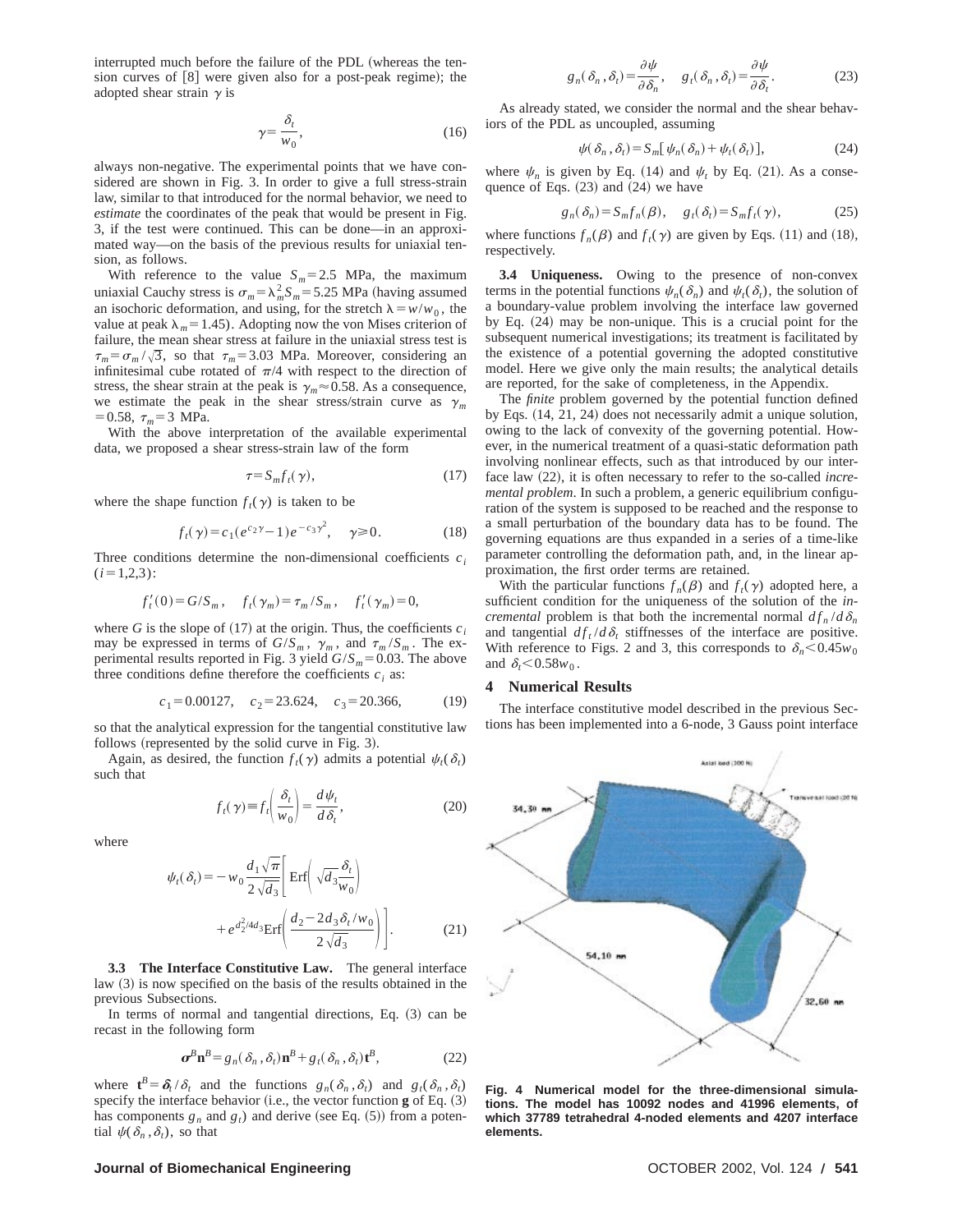**Table 1 Material properties used in the finite element analyses**

| Material        | Young modulus $E$ [MPa] | Poisson coefficient $\nu$ |
|-----------------|-------------------------|---------------------------|
| Cortical bone   | 13700                   | 0.3                       |
| Trabecular bone | 1370                    | 0.3                       |
| Dentine         | 20000                   | 0.25                      |
| Enamel          | 80000                   | 0.3                       |

finite element, defined by two 3-noded triangles, each to be connected to a face of two adjacent 4-noded tetrahedral solid elements. To this purpose, we have exploited the UEL user subroutine, available in the Finite Element general–purpose code ABAQUS [19]. A suitable preprocessor has been coded to automatically insert interface elements, such as those implemented, into a pre-defined ABAQUS model.

Figure 4 illustrates the geometrical model considered for the Finite Element analyses, which allows one to distinguish between cortical and trabecular bone, and permits to account for the interaction between some adjacent teeth. The geometry has been constructed starting from an X-ray cross-section of a human jaw, extruded along a curved line roughly representing the middle axis of the mental portion of the jaw. This model has no special pretence to be exact from the anatomical viewpoint, but should anyway furnish reasonably accurate results in terms of mechanical quantities (see  $\lceil 20 \rceil$  for a discussion of the relevance of this type of Finite Element models in terms of stress analysis).

It is worth noting that we have also performed several twodimensional stress analyses, not reported here for lack of space, of the tooth-PDL-bone system. In particular, we have implemented a standard 2-D version (plane stress/strain and axisymmetric) of the interface element, of the Goodman type [21]. Although on one hand we did obtain results showing the importance of taking into account the nonlinearity of the PDL, as found also adopting 3-D models, we found no quantitative agreement between the two and the three-dimensional results. We feel that this discrepancy should be emphasized, in view of the significant number of 2-D analyses of this problem found in the literature; this result confirms the findings by Corradi and Genna  $[20]$  and Meijer et al.  $[22]$ , the latter with reference to the elastic analysis of fixed dental implants.

Coming back to the three-dimensional model of Fig. 4, fully fixed boundary conditions have been prescribed for simplicity at the lateral sides of the considered portion of the jaw; despite this further approximation, it is expected that the model provides results not sensibly different, in terms of stresses in the proximity of the tooth, from the situation relative to a full description of the jaw. Here we are only interested in the comparison between different assumptions, and for this purpose the geometry of Fig. 4 appears to be adequate  $[20]$ .

The material data adopted for the linear elastic parts of the system are taken from  $[2\overline{2}]$  and sumamrized in Table 1.

We have investigated the effect of a purely axial load of 300 N, and of a purely transverse load of 20 N included in the sagittal plane and directed from the lingual to the labial side; these load values are among those suggested in the literature  $[6,23]$ .

Our main purpose is to compare results obtained in the presence of the PDL modeled as an interface, treated either as illustrated in this paper or as a perfect interface (not allowing for displacement jumps, thus simulating the absence of the PDL), keeping fixed all the other model features and loading conditions. To this end, the map of the equivalent von Mises stress (a scalar measure of the global stress level defined as  $\sqrt{3s\cdot s/2}$ , **s** being the deviatoric part of the Cauchy stress tensor  $\sigma$ <sup>1</sup> is reported in Figs. 5 to 8. In particular, Figs. 5 and 6 refer to the case of axial loading, whereas results obtained for the transverse loading are reported in Figs. 7 and 8; Figs. 5 and 7 pertain to the analyses in which the interface is perfect, whereas the results of analyses performed with the nonlinear PDL interface model are reported in Figs. 6 and 8. All the stress contours are in MPa units.

The comparison of the various results shows, in the first place, that the inclusion of a nonlinear interface into the model affects

<sup>&</sup>lt;sup>1</sup>Our choice of reporting only the von Mises stress is dictated by simplicity and conciseness. Obviously, our analyses give as a result all the mechanical quantities; the task of understanding which one of these interacts with the various biological functions in our problem falls beyond the scope of the present article.



**Fig. 5 von Mises equivalent stress: axial loading, PDL treated as a perfect interface**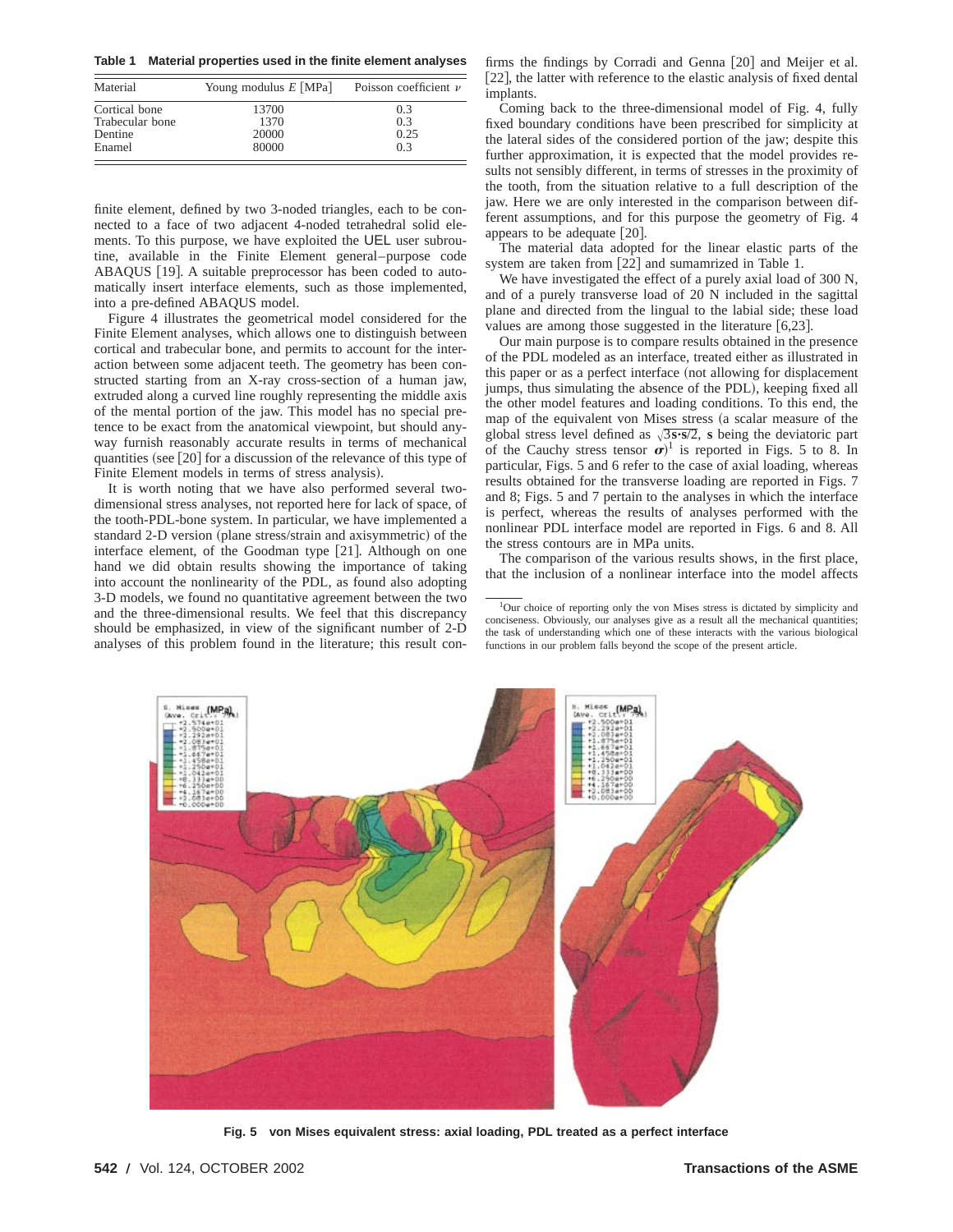

**Fig. 6 von Mises equivalent stress: axial loading, PDL simulated by means of the proposed nonlinear interface element**

*qualitatively* the stress state in the surrounding bone. In both loading cases the presence of the nonlinear PDL interface causes higher peak stresses than those existing in the perfect case; more interestingly, specially in the transverse loading case, the stress is much more diffused by the presence of the nonlinear PDL inter-

face, and the loading of a single tooth strongly influences the stress state around the surrounding teeth, which is not the case for the perfect interface.

The behavior computed in the case of a perfect PDL interface is also similar to that obtained treating the PDL as a linear interface.



**Fig. 7 von Mises equivalent stress: transverse loading, PDL treated as a perfect interface**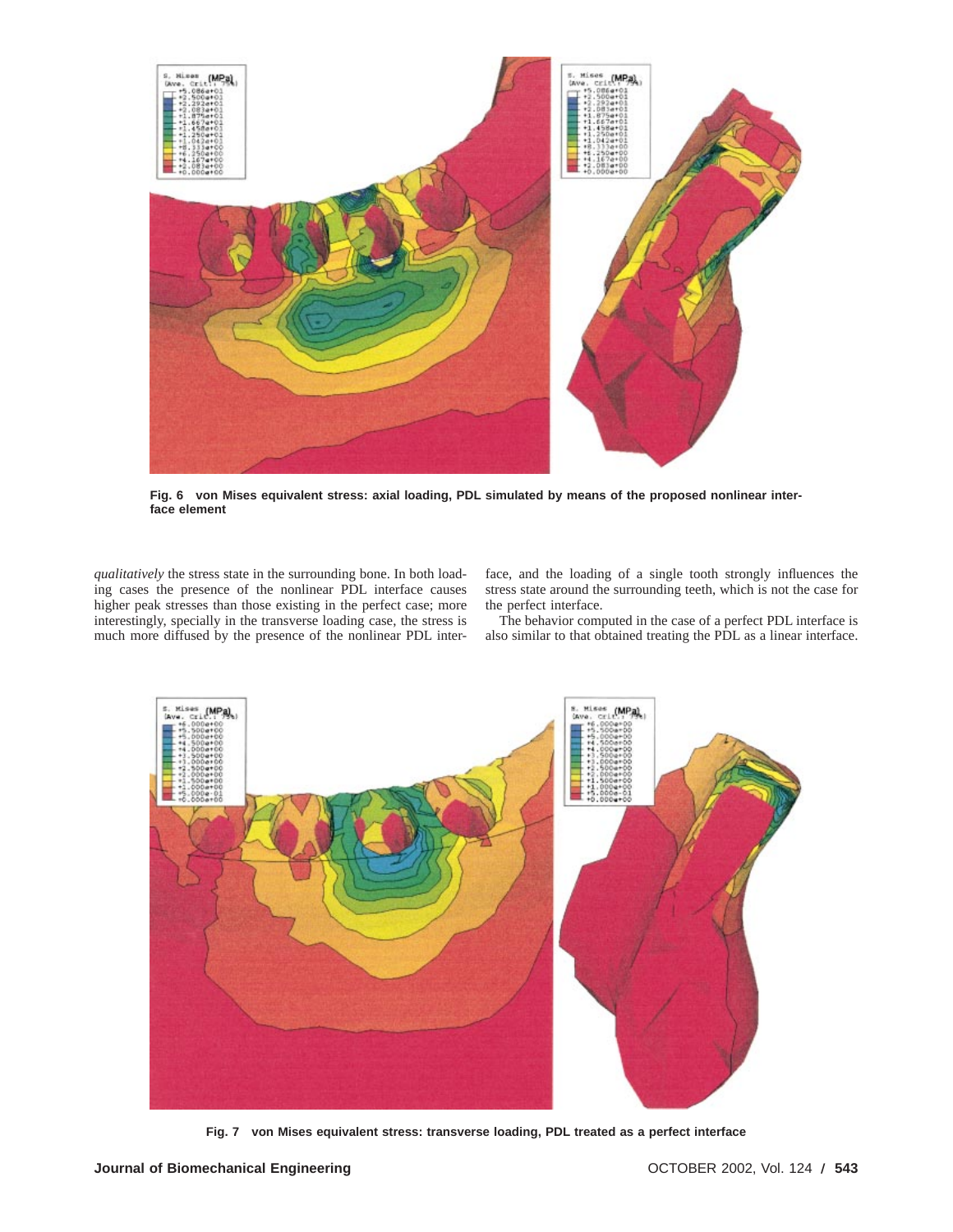

**Fig. 8 von Mises equivalent stress: transverse loading, PDL simulated by means of the proposed nonlinear interface element**

In such a case there is an obvious difficulty in identifying the stiffness of the interface, which, in reality, varies much, both in space and in time, as a function of the applied load and of the local stress distribution. We have used, as limiting cases, the initial and the maximum stiffnesses in tension given by our nonlinear interface model, i.e.,  $K_{L,min} = 1.25$  MPa/mm,  $K_{T,min} = 0.375$  MPa/ mm;  $K_{L,max}$ =55.9 MPa/mm,  $K_{T,max}$ =58.1 MPa/mm,  $K_L$  and  $K_T$ denoting longitudinal and tangential stiffnesses respectively, which relate tractions to displacement jumps. These values are also reasonable averages of those found experimentally in Pini [8]; note that in our calculations we have adopted the value  $w_0$  $=0.2$  mm for the interface thickness at rest.

There is no space here to fully report all the relevant results (some are shown in Fig. 9); it suffices to note that the use of constant values of the stiffnesses (constant both in space and in time) causes a significantly different stress distribution with respect to the nonlinear case, even if the peak stress values, for the high stiffness cases, are similar to the results of the nonlinear analyses (this could be expected, since the high load values adopted bring the nonlinear interface model to a regime of high stiffnesses). In particular, the strong stress redistribution predicted, under transverse loading, by the use of the nonlinear PDL model, is almost absent in the linear analyses, using both sets of values for the stiffnesses. It must also be added that while the nonlinear model takes into account implicitly the effect of contact in compression, the linear one, in the absence of explicitly defined contact surfaces, does not; therefore, when using low stiffnesses, for the high load values considered, compenetration occurs quite soon (at about  $16$  N for the vertical load and  $6$  N for the transverse load).

These results suggest that both the models of linear and perfect interfaces are not capable to predict important effects which are caught by the nonlinear ones. Even if it is impossible to directly conclude that these latter yield the ''correct'' results, owing to the impossibility of knowing the corresponding ''exact'' solutions in terms of local stresses, such a conclusion can be reached indirectly, by computing tooth mobility curves.

This can be done both in compression, a case in which experimental results are available, and in tension, to simulate the extraction process. Our results are compared in Fig. 9 with some experimental curves for tooth mobility in compression  $[6,7]$ . Two numerical results are included as obtained by the use of the linear interface as described above, whereas the third one, represented



**Fig. 9 Tooth mobility curves in compression: the symbols refer to experimental results for a molar** †**6**‡ **and an upper incisor** †**7**‡**, the lines to our simulations. The solid thick line has been obtained by using the proposed nonlinear interface model; the others by using linear interfaces as indicated.**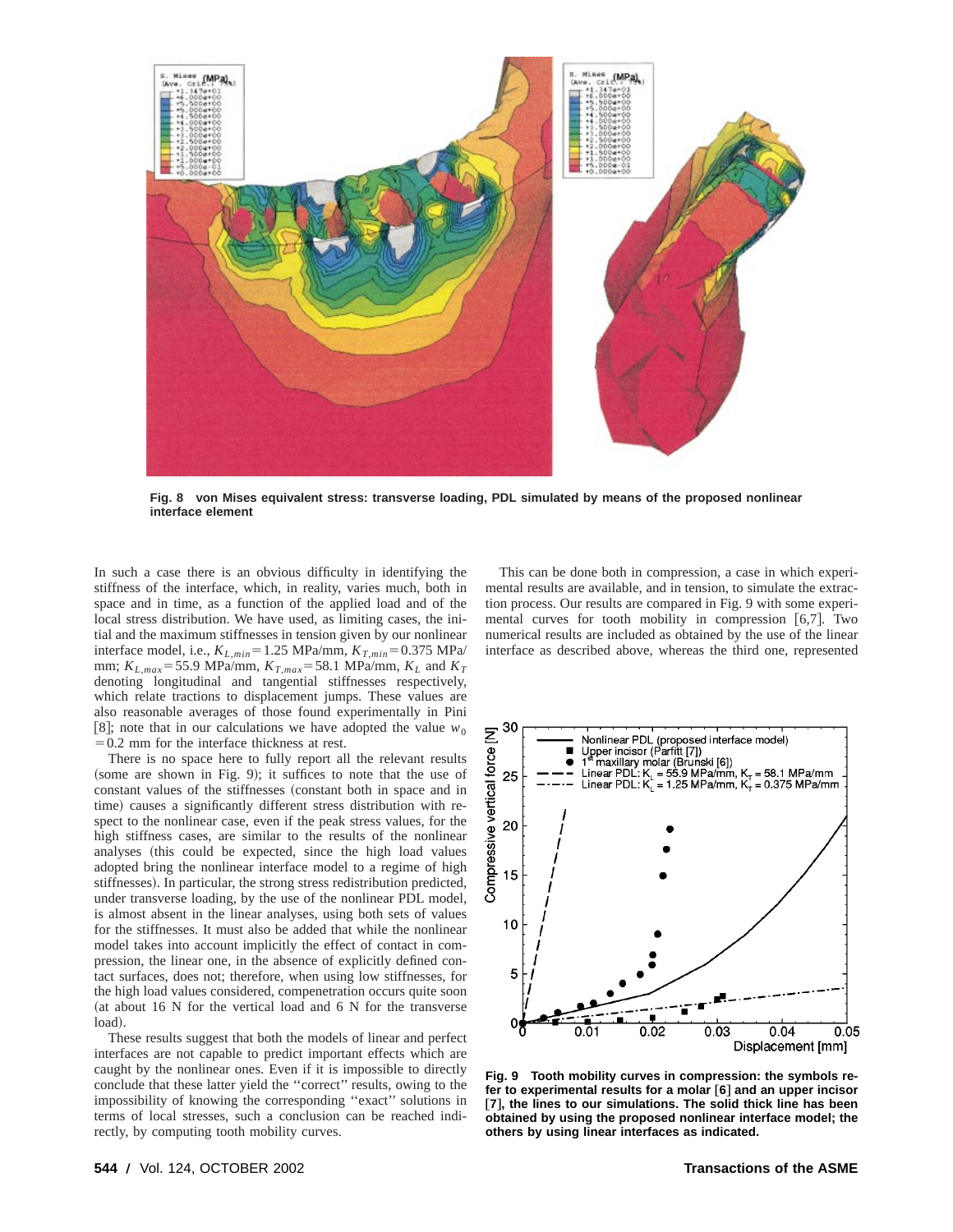

**Fig. 10 Tensile axial load—axial displacement curve obtained from the numerical simualtion of the extraction of the frontal incisor, mesh of Fig. 4**

by the solid line, is given by the proposed nonlinear PDL model. Here the importance of taking into account the PDL nonlinearity becomes apparent.

As a final test, we have simulated the process of the extraction of a tooth, again using the mesh of Fig. 4 and applying a tensile axial load to the tooth to be extracted (no simulation of the real luxation process has been attempted). The relevant load displacement curve is shown in Fig. 10; special care must be exerted to obtain such a result numerically, since, after the peak load, the solution becomes unstable and is no more unique. In terms of validation of our model, we can first observe once more that the global aspect of the initial portion of the load-displacement curve is fully coherent with the known aspect of the mobility curves in compression, and note, further, that the peak load value, found at about 564 N, maybe high for a healthy human incisor, is definitely acceptable if we recall that we are using strength data, for the PDL, taken from tests on bovine teeth. Such a value is within the suggested range of forces necessary for the extraction of a tooth  $(100 \text{ to } 800 \text{ N})$ , and also the global aspect of the post-peak curve appears reasonable. The ability of obtaining such a result (impossible to find using a linear model) in a relatively simple way confirms the possibilities offered by the use of the proposed interface element within a three-dimensional context.

The cost of the reported analyses, even in the presence of more than 4000 nonlinear interface elements, remains comparable to that of a simple linear elastic one, a fact confirming the effectiveness of the proposed approach. On the other hand, we expect that a nonlinear analysis, performed on a 3-D mesh in which the PDL is described in terms of continuum, solid elements, such as done (on a much smaller model that includes a single tooth only) by Natali et al.  $[13]$ , would have required a computational cost about one order of magnitude greater than that required by the analysis with the interface elements.

### **5 Discussion and Conclusions**

A phenomenological approach to the analysis of the tooth/bone system has been proposed, making use of a nonlinear interface model of the PDL. The interface approach precludes the *direct* possibility of obtaining details of the stress and strain states *within* the PDL itself, but provides a reasonably simple and effective description of the *global* behavior of the system. On the other hand, a stress analysis inside the PDL would be possible by means of a *postprocessing* of the results obtained with our model, when a micromechanical model of the PDL were available. The latter should take into account the complexity of the geometrical/ mechanical properties of the internal structure of the PDL. Anisotropy due to fiber orientation, fluid-solid interaction, irreversibility, and time dependent response are all features clearly emerging from the experiments reported in  $[8]$ ; unfortunately, such experiments are insufficient, both quantitatively and qualitatively, to allow us to formulate a reasonably accurate micromechanical model for the PDL. The coupling of the global analysis proposed in this article with a local micromechanical approach would avoid the complexity of a single, multiple-scale computation, so that the problem would be split into two simpler sub-tasks, without loss of accuracy.

Two main conclusions can be drawn from the present study:

- the description of the nonlinear behavior of the PDL produces extremely important effects on the computed mechanical quantities in a numerical model of the tooth-bone system;
- there is a clear theoretical and computational advantage in employing an interface model in the numerical analyses, rather than a continuum, three-dimensional one.

As stressed at the beginning of Section 4 (not fully illustrated for the sake of brevity), and as already pointed out by one of the Authors elsewhere [20], the use of a three-dimensional geometry is mandatory; plane models result definitely inadequate and should never be used to simulate the tooth/bone system under load.

The results obtained in the present paper suggest that the modeling of the PDL by means of interface elements, together with a detailed geometrical description of the jaw, should provide stress values accurate enough to be useful both to investigate related phenomena—such as bone remodeling, an analysis requiring a description of several complex phenomena, not addressed here and as a starting point for the design of ''optimal'' implants, causing in the surrounding bone, upon loading, stress and strain states closely resembling those occurring around a healthy tooth. The reported results, however, should be considered only as a first step towards a precise mechanical characterization of the tooth-PDLbone system. Indeed, several difficulties still need to be overcome. These are related to:

- the irreversibility of the PDL behavior, dominated by the presence and motion of the fluid phase, governed by its saturation index;
- the fiber contents of PDL, as well as the position, orientation, geometry, and stiffness of the fibers.

Work is currently in progress both to obtain better experimental results (on pig PDL, expected to be more similar to the human one than the bovine PDL tested in  $[8]$ ), and to develop a suitable micromechanical model of the PDL [24], taking into account both the presence of the fibers and that of a fluid phase.

Finally, we remark that the proposed formulation of the interface constitutive law could also be applied to a version of the Boundary Element technique, allowing for ''zones'' of different elastic materials, connected by nonlinear interfaces. This approach is under current investigation (preliminary results to be found in Salvadori [25]).

### **Acknowledgments**

The present work was performed within the research project ''Criteri di progetto per impianti dentali ottimizzati rispetto alla stabilità biomeccanica dell'interfaccia osso-impianto" financed by the Italian Ministry of Education, University, and Research (MIUR). The Finite Element code ABAQUS has been run at the Department of Civil Engineering, University of Brescia, Italy, under an academic license. Thanks are due to Professors C. Pagan-